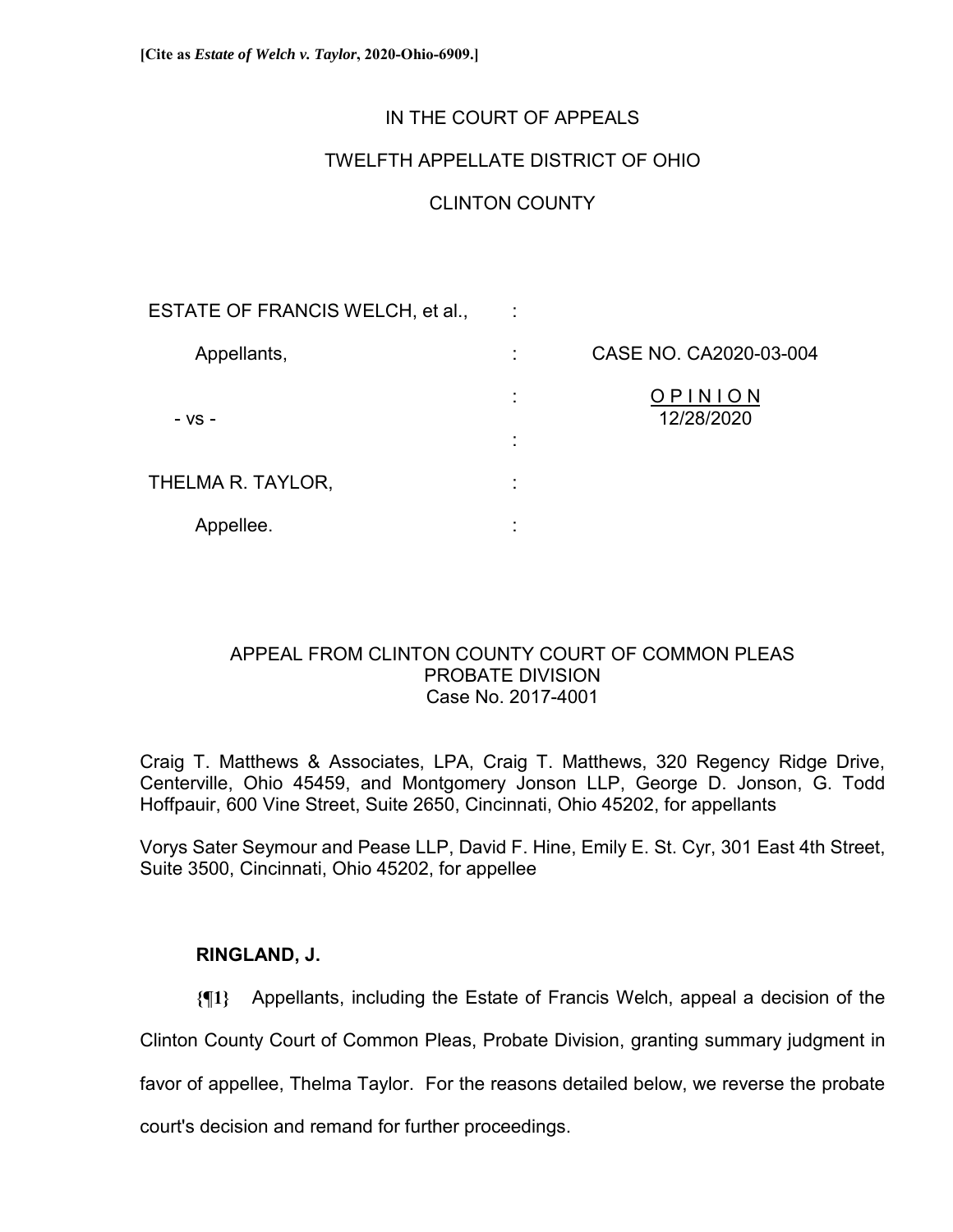**{¶2}** Francis Welch ("Frank") was married to Janet Welch for over 50 years and one child was born issue of the marriage. The Welchs' only child passed away in 2008 and soon thereafter, Frank and Janet moved to a property in Wilmington, Ohio. There, Frank and Janet met Thelma and her husband Ed, who lived in the neighborhood. When Janet's health began to decline, Frank began spending more time with Thelma, who was almost 30 years his junior. Janet passed away in November 2013.

**{¶3}** Three weeks after Janet's death, Thelma completed paperwork changing the beneficiary on Frank's life insurance policies to herself. Frank, who was infirm and legally blind, signed the paperwork. The following week, Frank added Thelma to his bank account as an authorized signer and established Thelma as a joint tenant with right of survivorship. Approximately four months later, Frank signed a new will naming Thelma as the beneficiary of his tangible personal property. The rest of the will provided for distribution of Frank's estate equally among Frank's next-of-kin and a close family friend. Over the course of the next year, Frank made several inter vivos transfers to Thelma, including real property and interests in bank accounts.

**{¶4}** Frank passed away in 2015. Within weeks, Thelma collected the proceeds from Frank's life insurance policies, wrote checks from Frank's accounts, and withdrew sizeable amounts from Frank's bank accounts. In total, Thelma acquired more than \$500,000 from Frank.

**{¶5}** Thelma, after being appointed executrix of Frank's estate, began the process of distributing the estate after Frank's passing. Administration of the estate concluded with the approval of a final and distributive account approximately a year after Frank's death. Each of Frank's nieces and nephews ("Plaintiffs") received approximately \$40,000 from the estate. However, Plaintiffs later filed a complaint in the Clinton County Court of Common Pleas, General Division, alleging that Thelma exercised undue influence upon Frank before

 $-2-$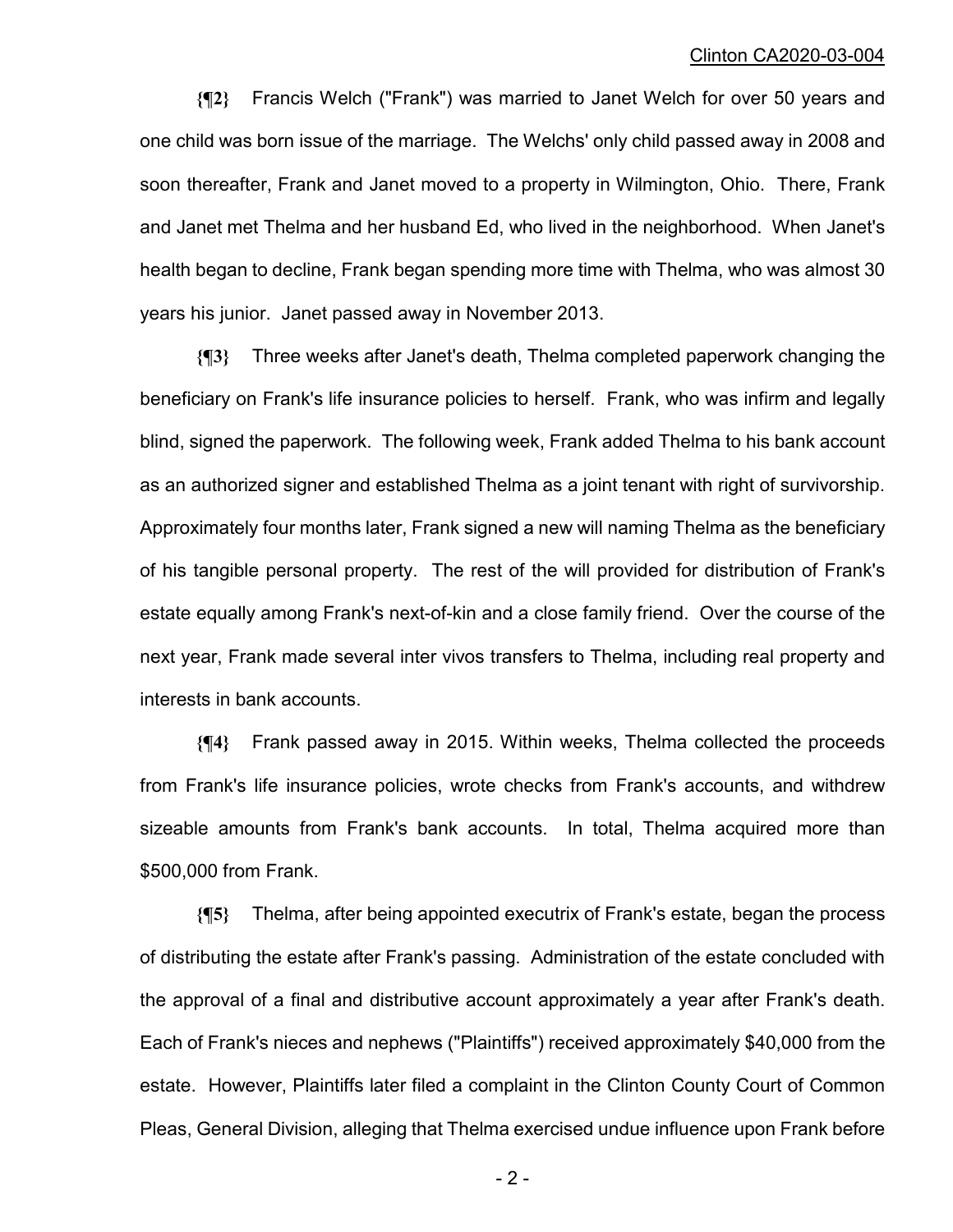his death. The general division court dismissed Plaintiffs' suit in an order granting judgment on the pleadings, finding that the probate court held proper jurisdiction over the matter. However, the general division's "Final Judgment" order did not include a transfer to the probate court, but rather, was a straight dismissal of "all claims by plaintiffs."

**{¶6}** Within days, Plaintiffs filed a complaint in the probate division alleging that the inter vivos transfers from Frank to Thelma were predicated upon undue influence, requesting declaratory judgment, and alleging that Thelma was liable for conversion and unjust enrichment. Thelma filed an answer, and the same day, filed a motion for summary judgment. Thelma also moved to stay discovery until the probate court ruled on her motion for summary judgment.

**{¶7}** Plaintiffs then filed a memorandum in opposition to Thelma's motion to stay discovery, as well as a motion to compel discovery requests including interrogatories and document production. Plaintiffs also filed a memorandum in opposition to Thelma's motion for summary judgment wherein they argued that Thelma's summary judgment motion was premature given that no discovery had occurred, and no scheduling orders were issued. Thelma then filed a reply memorandum in support of her motion for summary judgment, as well as a reply memorandum in support for her motion to stay discovery.

**{¶8}** The probate court held a hearing on the motions, with counsel for both parties present, and later issued a judgment entry finding in favor of Thelma and dismissing Plaintiffs' complaint. The probate court's entry indicated that it ruled upon "Defendant Thelma Taylor's motion for judgment on the pleadings filed 11/22/16," which was an impossibility given that Plaintiffs filed suit in the probate court on April 6, 2017 and Thelma did not file a motion for judgment on the pleadings in response to Plaintiff's suit. As a result, this court reversed and remanded this matter for rulings on the proper motions, including Thelma's motion for summary judgment. *Estate of Welch v. Taylor*, 12th Dist. Clinton No.

- 3 -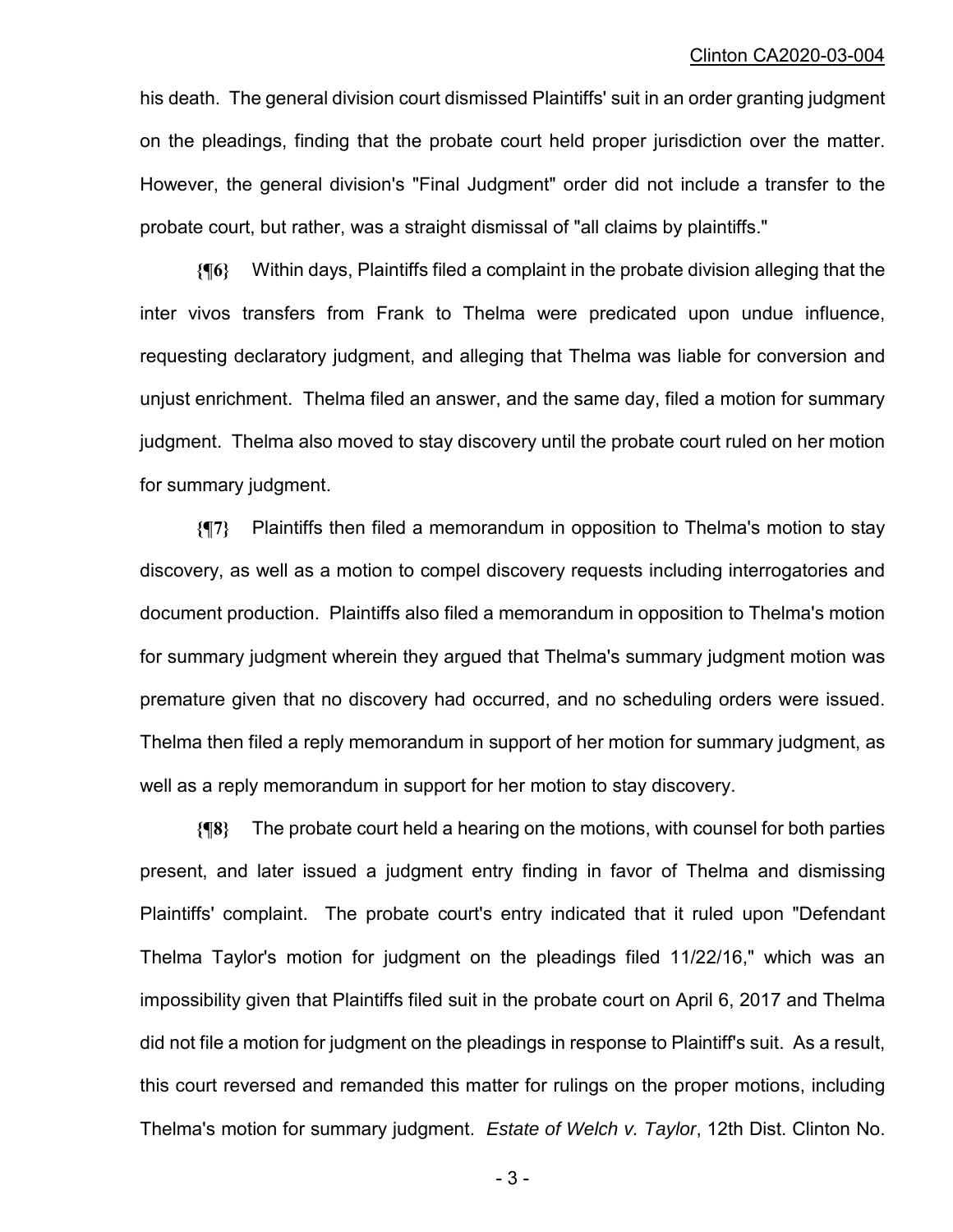CA2017-11-021, 2018-Ohio-4558, ¶ 12.

**{¶9}** On remand, the parties filed a joint statement of procedural history. One

month later, the trial court ruled on Thelma's pending motion for summary judgment and

awarded judgment in her favor. The trial court provided four reasons why it found summary

judgment to be appropriate. First, the trial court found:

[I]t is clear that what the Plaintiffs intended to do was to file a will contest, but that must fail because it should have been filed in this court, which it was not, and filed by October 1, 2015, which it clearly was not. This action was filed April 6, 2017, entirely too late.

**{¶10}** In addition, to ruling that the action was time barred, the trial court also found:

Plaintiffs' claim must fail pursuant to R.C. 2109.35 which specified that an order of the probate court upon the settlement of a fiduciary's account shall have the effect of a judgment and may be vacated only…for fraud, but no fraud is alleged herein. Further, pursuant to R.C. 2117.06, claims are to be presented to the executor of the estate, in writing, within six months of the death of the decedent, whether or not the estate is released from administration or an executor or administrator is appointed during that six-month period. The Ohio Supreme Court has emphasized this section in its recent ruling in Wilson v. Lawrence, 2017 Ohio 1410, making it very clear that the code means what it says, and that the requirements of R.C. 2117.06(A)(1)(a) are mandatory.

**{¶11}** Finally, in addition to the other reasons listed, the trial court found that

Plaintiffs' claims must fail, as they are barred by res judicata because Plaintiffs "filed and

lost in the General Division."

**{¶12}** In a subsequent entry, the trial court granted attorney fees in favor of Thelma

in the amount requested, \$63,789. Plaintiffs now appeal, raising four assignments of error

for review.

**{¶13}** Assignment of Error No. 1:

**{¶14}** THE PROBATE COURT ERRED BY NOT GRANTING BENEFICIARIES'

REQUEST TO CONDUCT DISCOVERY IN ORDER TO RESPOND TO THE SUMMARY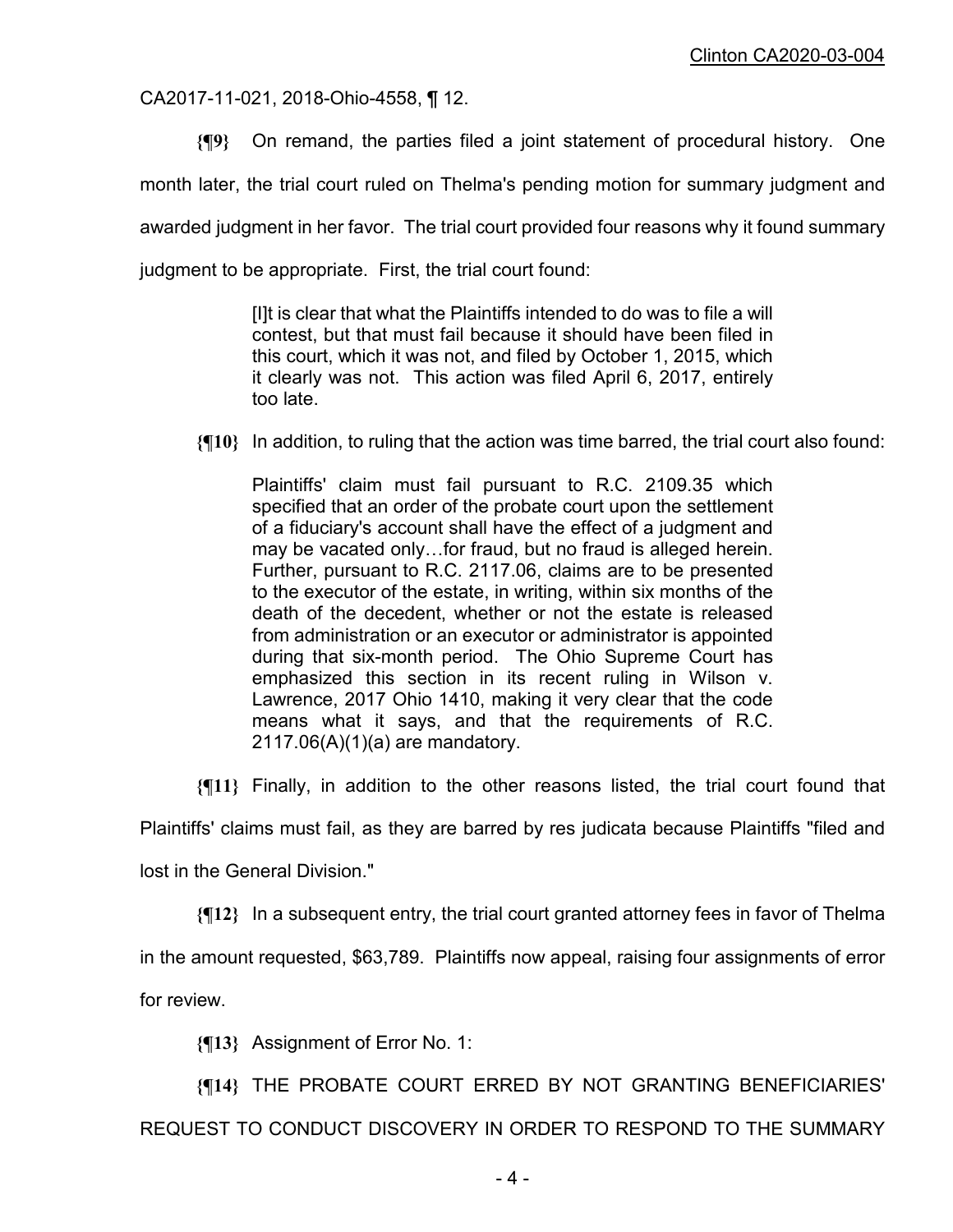#### JUDGMENT MOTION.

**{¶15}** In their first assignment of error, Plaintiffs argue the trial court erred by not granting their request to conduct discovery in order to respond to Thelma's motion for summary judgment. We agree.

**{¶16}** This court reviews summary judgment decisions de novo, which means we review the trial court's judgment independently and without deference to the trial court's determinations, using the same standard in our review that the trial court should have employed. *Ludwigsen v. Lakeside Plaza, L.L.C*., 12th Dist. Madison No. CA2014-03-008, 2014-Ohio-5493, ¶ 8. Pursuant to Civ.R. 56(C), summary judgment is appropriate when (1) there is no genuine issue of any material fact, (2) the moving party is entitled to judgment as a matter of law, and (3) the evidence submitted can only lead reasonable minds to a conclusion which is adverse to the nonmoving party. *Zivich v. Mentor Soccer Club*, 82 Ohio St.3d 367, 369-70 (1998).

**{¶17}** The moving party bears the initial burden of informing the court of the basis for the motion and demonstrating the absence of a genuine issue of material fact. *Robinson v. Cameron*, 12th Dist. Butler No. CA2014-09-191, 2015-Ohio-1486, ¶ 9. Once this burden is met, the nonmoving party has a reciprocal burden to set forth specific facts showing there is some genuine issue of material fact yet remaining for the trier of fact to resolve. *Id*. In determining whether a genuine issue of material fact exists, the evidence must be construed in favor of the nonmoving party. *Vanderbilt v. Pier 27, L.L.C*., 12th Dist. Butler No. CA2013- 02-029, 2013-Ohio-5205, ¶ 8.

**{¶18}** Civ.R. 56(F) provides that:

Should it appear from the affidavits of a party opposing the motion for summary judgment that the party cannot for sufficient reasons stated present by affidavit facts essential to justify the party's opposition, the court may refuse the application for judgment or may order a continuance to permit affidavits to be

- 5 -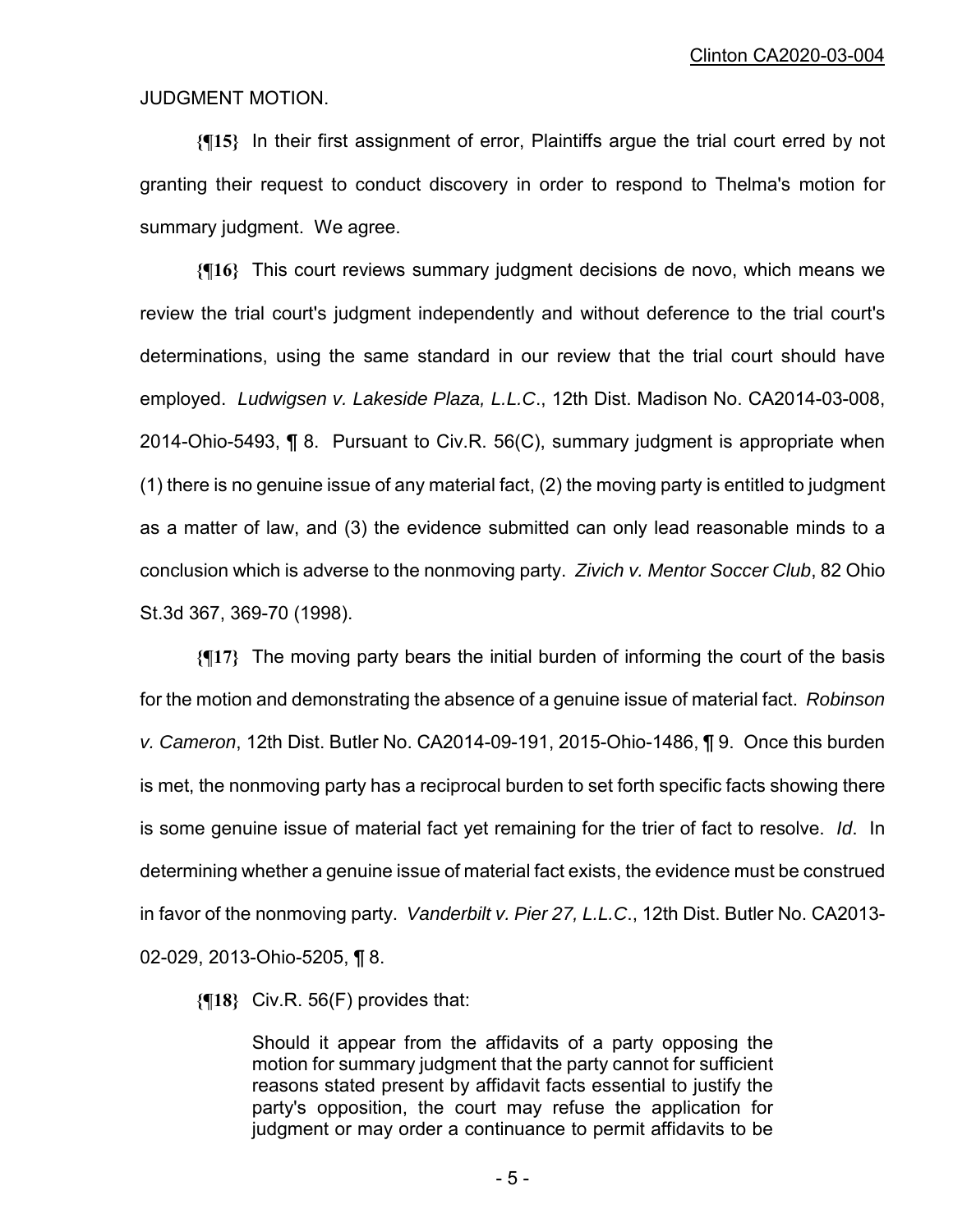obtained or discovery to be had or may make such other order as is just.

**{¶19}** Civ.R. 56(F) thus affords a party a mechanism to seek deferral of action on a motion for summary judgment so that it may obtain affidavits opposing the motion or conduct discovery relevant to it. *BAC Home Loans Servicing, L.P. v. Kolenich*, 194 Ohio App.3d 777, 2011-Ohio-3345, ¶ 18 (12th Dist.). When a party opposing a motion for summary judgment moves for a continuance pursuant to Civ.R. 56(F), a trial court may not grant the summary judgment motion without first considering and ruling upon the Civ.R. 56(F) motion. *Crane Serv. & Inspections, LLC v. Cincinnati Specialty Underwriters Ins. Co.*, 12th Dist. Butler No. CA2018-01-003, 2018-Ohio-3622, ¶ 27. A party need not specifically cite Civ. R. 56(F) to invoke the rule. *Tucker v. Webb Corp.*, 4 Ohio St.3d 121, 122 (1983).

**{¶20}** Furthermore, while "[a] trial court maintains the discretion to manage the discovery process," such discretion is not without limits. *Kolenich* at ¶ 19; *Mauzy v. Kelly Services, Inc.*, 75 Ohio St.3d 578, 592 (1996). Although unusual, an appellate court will reverse a discovery order when the trial court has erroneously denied or limited discovery. *Mauzy* at 592. Thus, "an appellate court will reverse the decision of a trial court that extinguishes a party's right to discovery if the trial court's decision is improvident and affects the discovering party's substantial rights." *Id*.

**{¶21}** Following review, we find the trial court abused its discretion in failing to address Plaintiffs' Civ.R. 56(F) motion and in precluding them from conducting and obtaining discovery prior to granting summary judgment in favor of Thelma.

**{¶22}** As noted above, after Thelma moved for summary judgment, Plaintiffs filed a memorandum in opposition wherein they argued that Thelma's summary judgment motion was premature given that no discovery had occurred, and no scheduling orders were issued. In an affidavit, Plaintiffs' counsel alleged that Thelma had obtained a stay of

- 6 -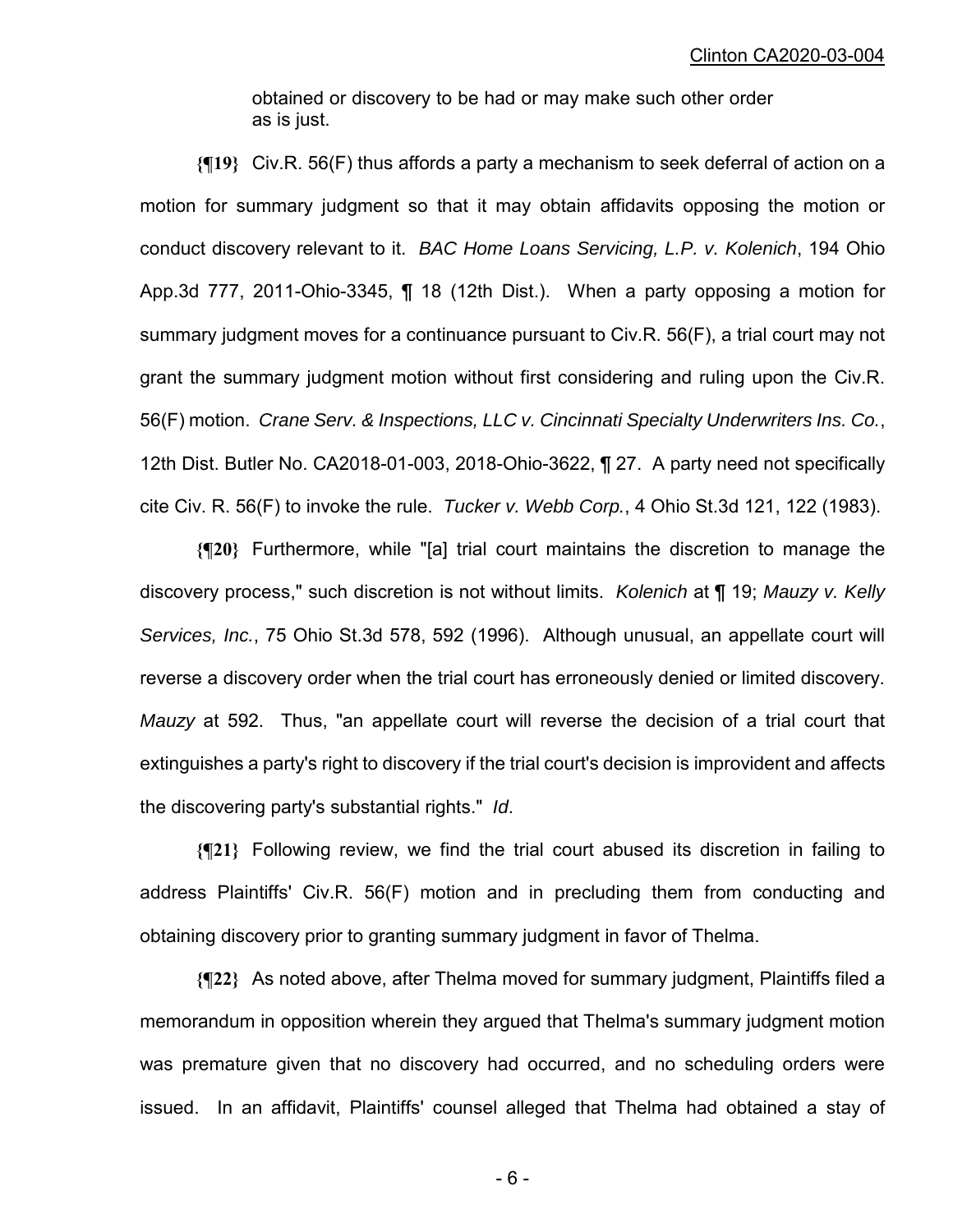discovery in the general division preventing the discovery of "answers to interrogatories, documents in response to document production requests, responses to requests for admission, and deposition testimony." The affidavit also averred that "Plaintiffs cannot present depositions, answers to interrogatories, written admissions, and affidavits of the facts which may be essential to justify their opposition."

**{¶23}** In the prior appeal, we acknowledged that we understood the confusion associated with this case. There have been multiple complaints filed in different courts, as well as multiple motions filed by all parties involved. However, despite the claims raised in this case, there does not appear to have been any significant discovery. This may be because the trial court found it "clear that what the Plaintiffs intended to do was file a will contest."

**{¶24}** Though we need not exhaustively discuss the merits of this case, we note that review of the record reveals that Plaintiffs have not contested the validity of the will.<sup>1</sup> This is an action to recover assets that were allegedly transferred from the estate by its fiduciary to herself both before and after the decedent's death. <sup>2</sup>

**{¶25}** A party may seek to have property included in the estate assets even after the final inventory has been approved and the estate settled. *In re Estate of Lucitte*, 6th

÷,

<sup>1.</sup> On appeal, Thelma maintains that this case is barred by res judicata, but we find that argument is without merit. As previously noted, Plaintiffs did file an action in the general division, but the trial court dismissed that case on the basis that the probate court was the proper venue for the action. Rather, the appropriate venue for this action is the probate court. *In re Estate of Lucitte*, 6th Dist. Lucas No. L-10-1136, 2012-Ohio-390, ¶ 94. Additionally, "'[w]hen an inventory is filed and approved by the probate court without exceptions having been taken it is not res judicata to a [subsequent] action seeking to include other assets in the estate that were not in the approved inventory.'" *In re Estate of Kelsey*, 11th Dist. Lake No. 2004-L-099, 2006-Ohio-1171, ¶ 20, quoting *Eger v. Eger*, 39 Ohio App.2d 14 (8th Dist. 1974), paragraph three of the syllabus. Finally, we disagree, at least on the record currently, that R.C. 2109.35 or 2117.06 bar Plaintiffs' claims. First, as to R.C. 2109.35, Plaintiffs have not been permitted to conduct any discovery and, as held above, the trial court prematurely granted summary judgment in favor of Thelma. Next, R.C. 2117.06 applies to claims against an estate. Plaintiffs are not asserting a claim against the estate, but rather seek to invalidate several inter vivos transfers from decedent to Thelma. *See Wilson v. Lawrence*, 150 Ohio St.3d 368, 2017-Ohio-1410.

<sup>2.</sup> Plaintiffs' complaint alleges claims for: (1) Declaratory Judgment, (2) Undue Influence, (3) Conversion, (4) Unjust Enrichment, and (5) Tortious Interference with Expectancy of Inheritance.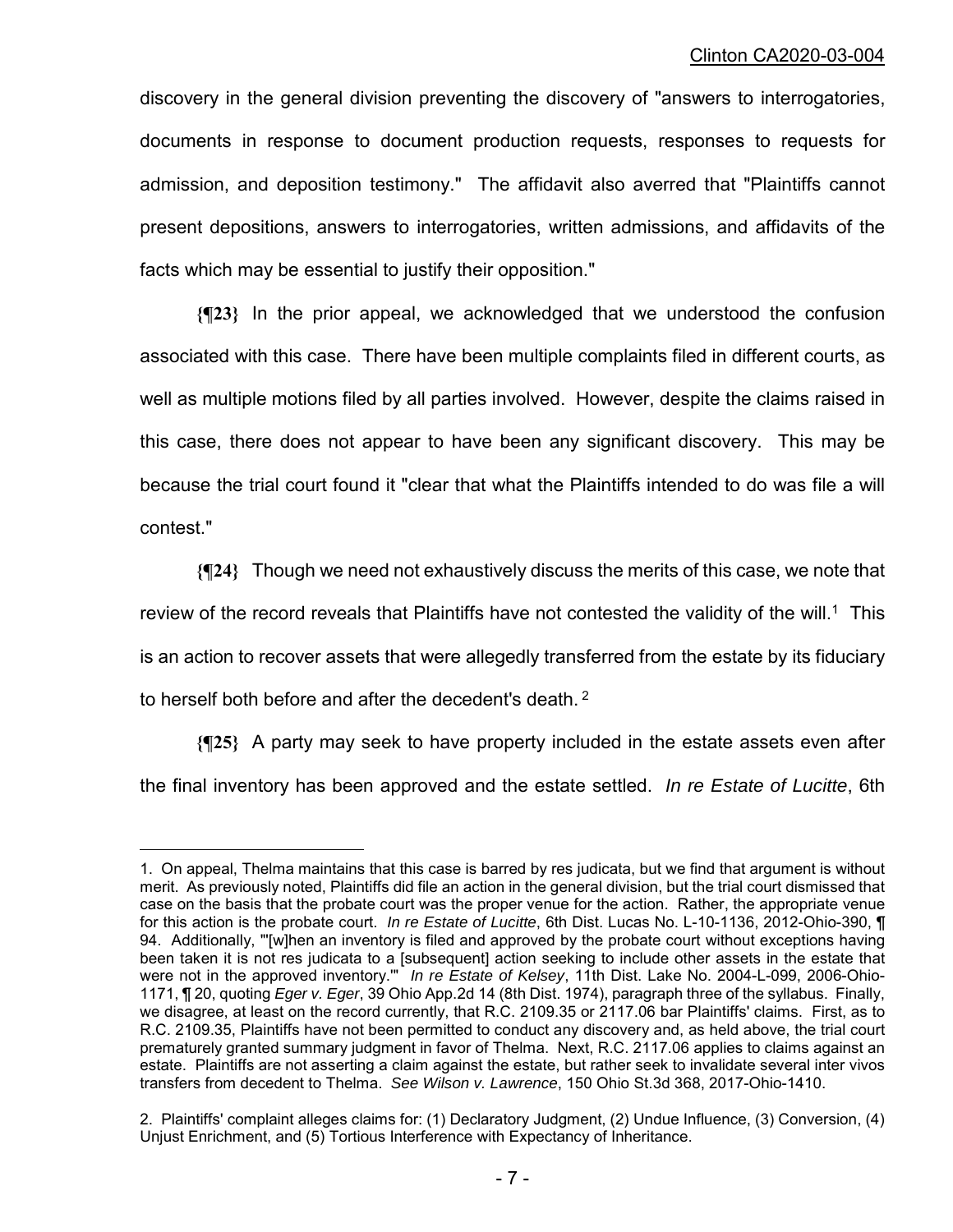Dist. Lucas No. L-10-1136, 2012-Ohio-390, ¶ 93. That party may file an action in the court of common pleas at any time to seek recovery of his property from all but a bona fide purchaser for value without knowledge of another's equitable interest in the property. *Id.*, citing *Service Transport Co. v. Matyas*, 159 Ohio St. 300 (1953). Furthermore, the probate court has jurisdiction to hear declaratory judgments. R.C. 2101.24(A)(1)(I). The probate court has exclusive jurisdiction to determine whether inter vivos transfers were valid when the funds would revert to the estate if the transfers are invalidated. *Corron v. Corron*, 40 Ohio St.3d 75, 79-80 (1988); *Grimes v. Grimes*, 4th Dist. Washington Nos. 06CA56 and 06CA7373, 2007-Ohio-5653, ¶ 18.

**{¶26}** The fact pattern in this case is analogous to another action from the Ninth District, also not a will contest, involving similar transfers of property. In *Schiavoni v. Roy*, 9th Dist. Medina No. 11CA0108-M, 2012-Ohio-4435, decedent executed a will that appointed her son, Brian, as her executor and her daughter, Hallie, as her successor executor. *Id.* at ¶ 2. The will divided her estate equally between the two children. *Id.* On the same day, she also executed a durable power of attorney that named Brian as her attorney-in-fact. Following execution of the will and power of attorney, decedent developed dementia and moved into an assisted-living facility near Brian's home. *Id.* Brian and his wife visited decedent regularly and began handling her financial affairs. *Id.* at ¶ 3. While Hallie also visited when she was in town, she spent most of her time living out-of-state. *Id.*  Decedent died in 2008. *Id.* 

**{¶27}** At issue following decedent's death were two annuities decedent had at the time of her death. *Id.* at ¶ 4. One of the annuities was from the Hartford Life and Annuity Insurance Company. *Id.* Decendent purchased it in 2000 and initially named her children as co-beneficiaries. *Id.* In 2007, however, she designated Brian as the sole beneficiary. *Id.* The other annuity was from the Standard Life Insurance Company of Indiana. *Id.* Brian

- 8 -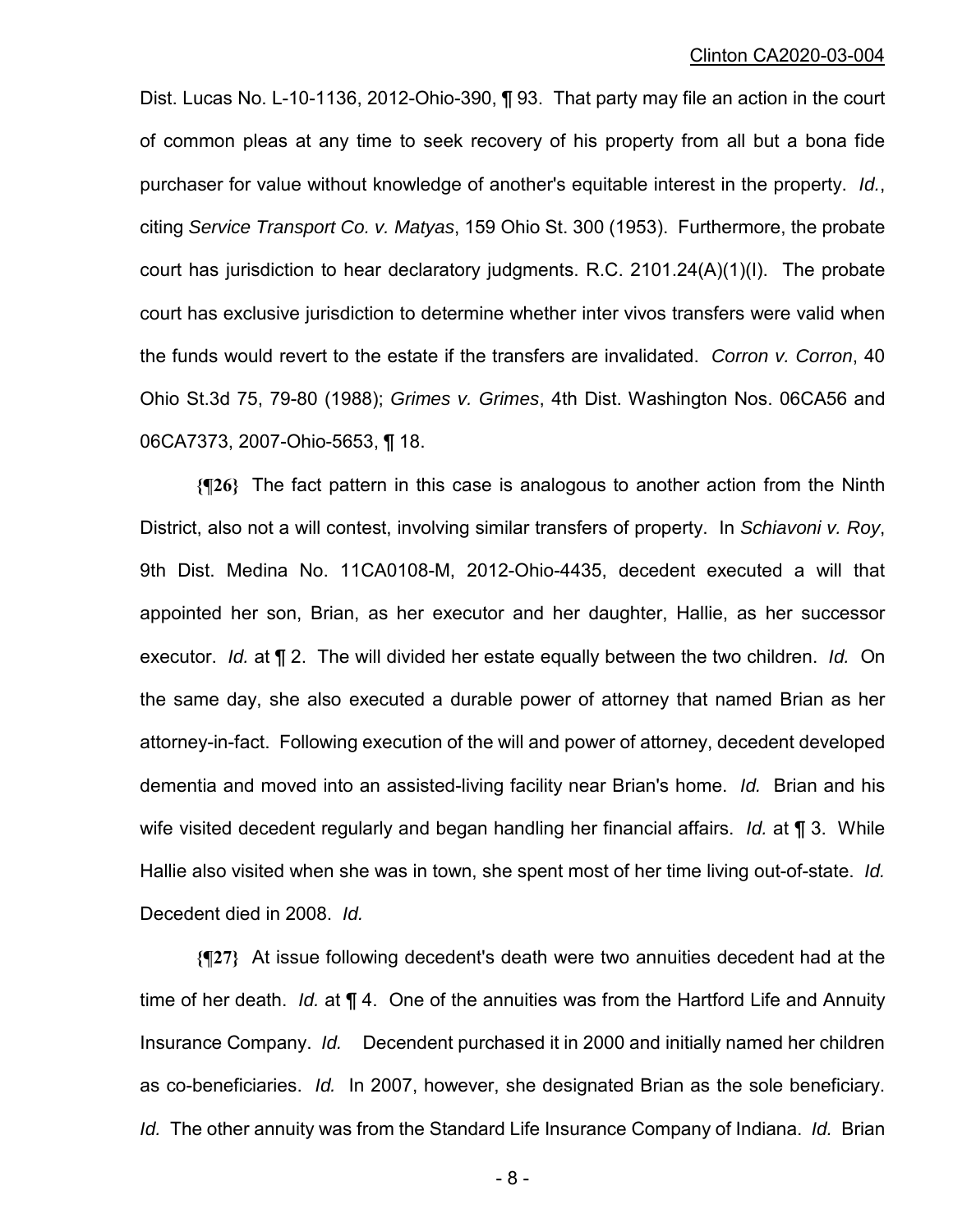purchased it for the decedent, allegedly at her direction, in February 2006. Brian was the sole beneficiary of the annuity. *Id.* 

**{¶28}** Hallie sued Brian for conversion, breach of fiduciary duty, undue influence, unjust enrichment, and fraud, alleging that he had misappropriated assets that belonged to the decedent. *Id.* at ¶ 1. Following a bench trial, the probate court determined that the decedent lacked the mental capacity to change the beneficiary of the Hartford annuity. *Id.*  It also determined that the change-of-beneficiary designation was presumptively the product of undue influence and that Brian had failed to rebut the presumption by credible evidence. *Id.* Regarding the Standard Life annuity, the probate court determined that Brian had failed to rebut the presumption that the purchase was not the result of undue influence. *Id.* As a result, the probate court ordered Brian to pay half of the Hartford death benefit to Hallie and to pay the Standard Life death benefit to the estate. *Id.* 

**{¶29}** On appeal, Brian argued that the probate court lacked jurisdiction to hear the appeal because the annuities were not probate assets. *Id.* at ¶ 4. The probate court overruled Brian's argument because R.C. 2101.21(A)(1)(c) provides the probate court with exclusive jurisdiction to "direct and control the conduct and settle the accounts of executors and administrators and order the distribution of estates." *Id.* at ¶ 6. That provision, in effect, provides the probate court with "full power to determine what property is lawfully included in an inventory as assets." *Id*., quoting *In re Estate of Boone*, 7th Dist. Mahoning No. 09- MA-182, 2010-Ohio-6269, ¶ 36. Furthermore, the Ninth District also determined that jurisdiction was proper because the probate court also "has jurisdiction to hear and determine actions involving the misuse of a power of attorney." *Estate of Niemi v. Niemi*, 11th Dist. Trumbull No. 2008-T-0082, 2009-Ohio-2090, ¶ 36 (citing R.C. 2101.24[B][1][b]); *see also* R.C. 2101.24(A)(1)(m) (providing that "the probate court has exclusive jurisdiction \* \* \* [t]o direct and control the conduct of fiduciaries").

- 9 -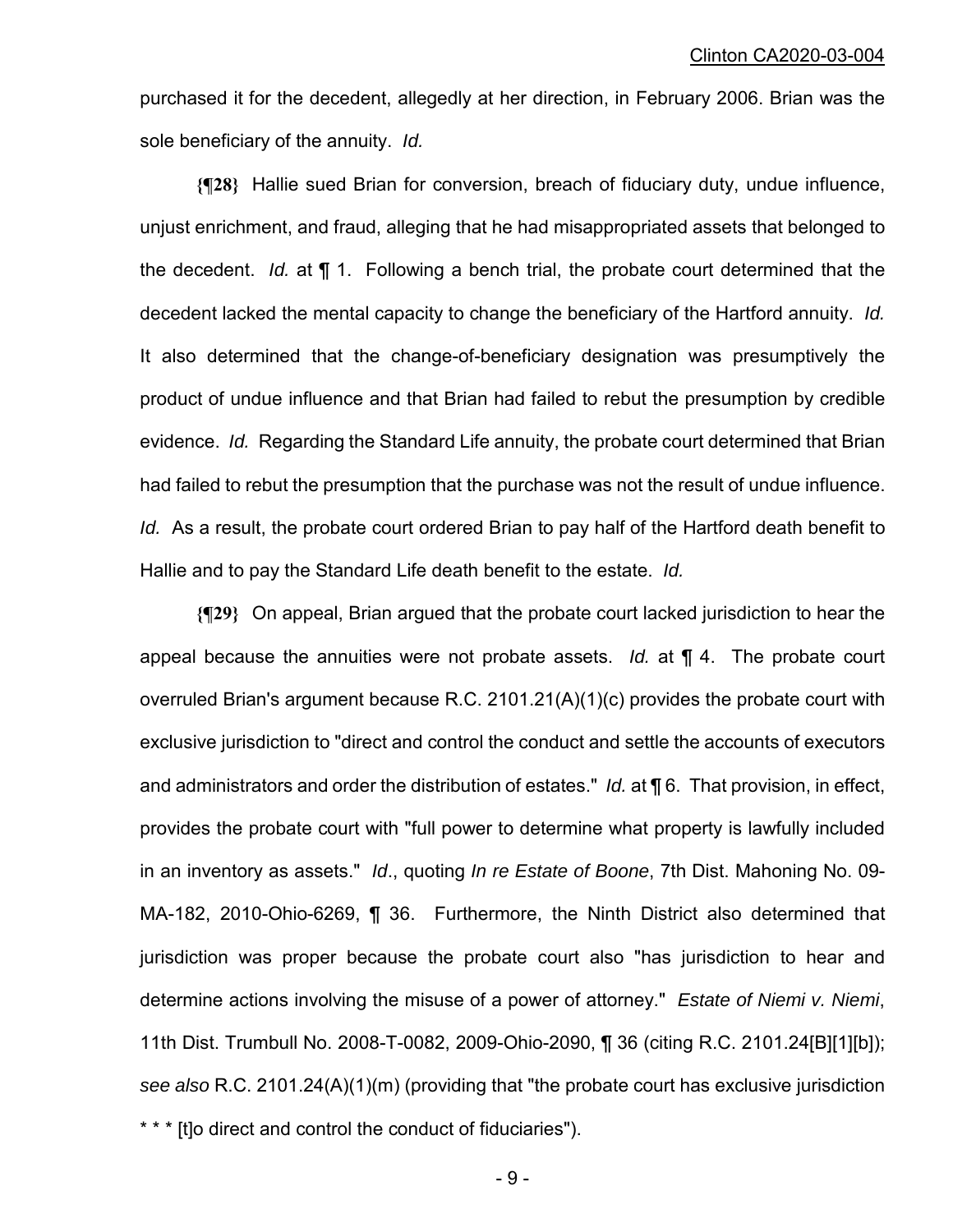**{¶30}** As in *Schiavoni*, the action currently before the probate court is not a will contest. It is an action to recover assets that were allegedly transferred from the estate by its fiduciary to herself both before and after the decedent's death. For that matter, Plaintiffs were not required to file their complaint within three months after the filing of certificate as required by R.C. 2107.76. Nor was the case barred by res judicata. As previously noted, Plaintiffs did file an action in the general division, but the trial court dismissed that case on the basis that the probate court was the proper venue for the action. Nor was this an action by a creditor of the estate that would be time-barred by R.C. 2117.06. *Embassy Healthcare v. Bell*, 155 Ohio St.3d 430, 2018-Ohio-4912, ¶ 29 (a *creditor* must present its claim for unpaid necessaries to the decedent's estate under R.C. 2117.06).

**{¶31}** To that end, we reiterate that there does not appear to be any appreciable discovery as to the claims made by Plaintiffs. To the extent that a vacation or order of settlement of account under R.C. 2109.35 requires a showing of fraud be presented within one year of the discovery of the fraud, we note that Plaintiffs' complaint falls well within one year of the account approval and alleges, inter alia, serious concerns of undue influence, conversion, and unjust enrichment, yet the Plaintiffs have been prevented from the discovery of information not in their possession, but which may be in the possession of Thelma who executed the contested agreements. While Plaintiffs have yet to ask for Thelma to be replaced with an independent fiduciary, their discovery, once received, may reveal the need for such a replacement.

**{¶32}** As the Ohio Supreme Court held in *Webb*, a trial court "cannot weigh evidence most strongly in favor of one opposing a motion for summary judgment when there is a dearth of evidence available in the first place." *Tucker v. Webb Corp*., 4 Ohio St.3d 121, 123 (1983). By preventing Plaintiffs from conducting any discovery and by failing to address their Civ.R. 56(F) motion prior to granting summary judgment in favor of Thelma,

- 10 -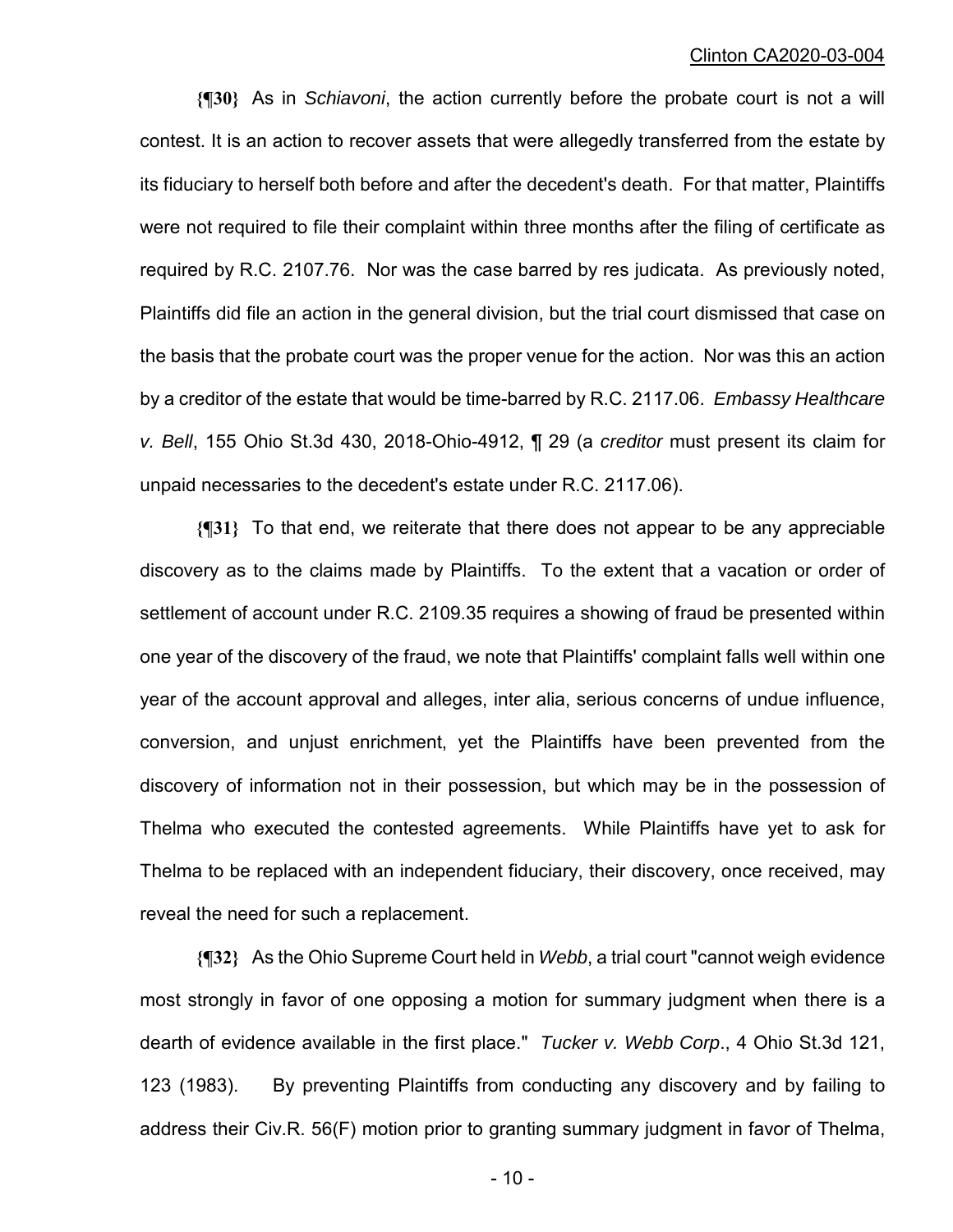the trial court extinguished Plaintiffs' right to discovery, denied them a meaningful opportunity to oppose the motion for summary judgment, and abused its discretion in doing so. *See, e.g., Crane*, 2018-Ohio-3622 at ¶ 34. Accordingly, we sustain Plaintiffs' first assignment of error.

**{¶33}** Assignment of Error No. 2:

**{¶34}** THE PROBATE COURT ERRED BY GRANTING [THELMA'S] MOTION FOR SUMMARY JUDGMENT AS TO THE BENEFICIARIES' CLAIMS REGARDING INTER VIVOS TRANSFERS: 1) DECLARATORY JUDGMENT; 2) UNDUE INFLUENCE; 3) CONVERSION; 4) UNJUST ENRICHMENT; AND 5) TORTIOUS INTERFERENCE WITH EXPECTANCY OF INHERITANCE.

**{¶35}** Assignment of Error No. 3:

**{¶36}** EVEN IF BENEFICIARIES' CLAIMS FOR DECLARATORY JUDGMENT, CONVERSION, AND UNJUST ENRICHMENT ARE FOUND TO BE BARRED ON JURISDICTIONAL GROUNDS, THE PROBATE COURT ERRED IN GRANTING [THELMA] SUMMARY JUDGMENT WITH RESPECT TO BENEFICIARIES' UNDUE INFLUENCE AND INTENTIONAL INTERFERENCE WITH THE EXPECTANCY OF INHERITANCE CLAIMS.

**{¶37}** In their second and third assignments of error, Plaintiffs argue the trial court erred in granting summary judgment in favor of Thelma. However, given our resolution of Plaintiffs' first assignment of error, these assignments of error are well taken and sustained and the summary judgment granted to Thelma is reversed.

**{¶38}** Assignment of Error No. 4:

**{¶39}** THE TRIAL COURT ERRED IN AWARDING ATTORNEY FEES TO [THELMA] PURSUANT TO R.C. 2323.51.

**{¶40}** In their fourth assignment of error, Plaintiffs argue the trial court erred by

- 11 -